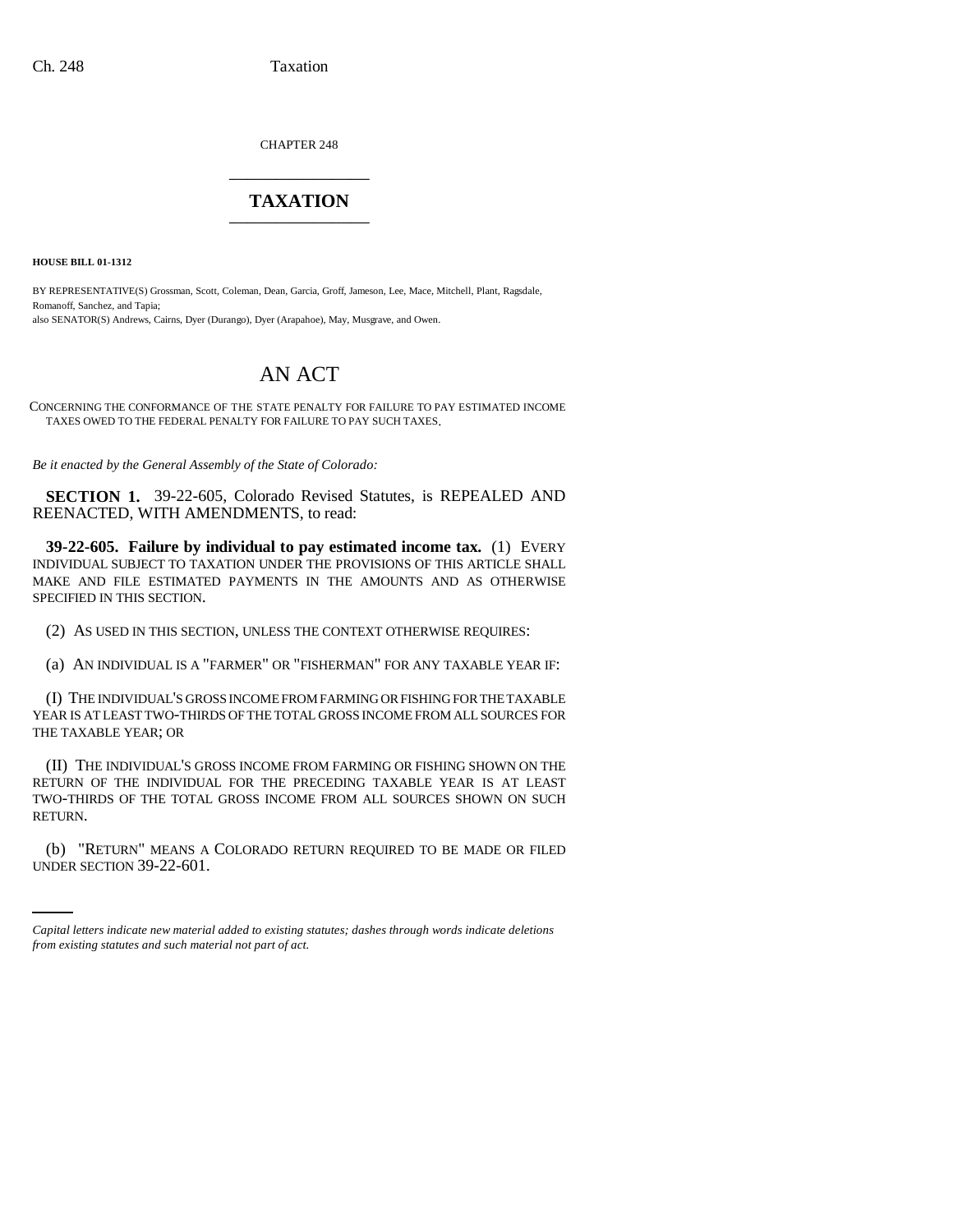Taxation Ch. 248

(c) "TAX" OR "TAX LIABILITY" MEANS THE TAX IMPOSED UNDER THIS ARTICLE MINUS THE CREDITS AGAINST TAX PROVIDED BY THIS ARTICLE OTHER THAN THE CREDITS AGAINST TAX FOR WITHHOLDING PURSUANT TO sections 39-22-604 and 39-22-604.5 and credits against tax for the sales tax refund pursuant to section 39-22-2003.

(3) EXCEPT AS OTHERWISE PROVIDED IN THIS SECTION, IN THE CASE OF ANY UNDERPAYMENT OF ESTIMATED TAX BY AN INDIVIDUAL, THERE SHALL BE ADDED TO THE TAX UNDER THIS ARTICLE FOR THE TAXABLE YEAR AN AMOUNT DETERMINED BY APPLYING THE RATE OF INTEREST ESTABLISHED UNDER SECTION 39-21-110.5 TO THE AMOUNT OF THE UNDERPAYMENT FOR THE PERIOD OF THE UNDERPAYMENT. THE PENALTY IMPOSED BY THIS SECTION SHALL BE THE ONLY PENALTY IMPOSED FOR UNDERPAYMENT OF THE ESTIMATED TAX REQUIRED BY THIS SECTION.

(4) FOR PURPOSES OF SUBSECTION (3) OF THIS SECTION:

(a) THE AMOUNT OF THE UNDERPAYMENT SHALL BE THE EXCESS OF THE REQUIRED INSTALLMENT OVER THE AMOUNT, IF ANY, OF THE INSTALLMENT PAID ON OR BEFORE THE DUE DATE FOR THE INSTALLMENT.

(b) THE PERIOD OF THE UNDERPAYMENT SHALL RUN FROM THE DUE DATE FOR THE INSTALLMENT TO WHICHEVER OF THE FOLLOWING DATES IS EARLIER:

(I) THE FIFTEENTH DAY OF THE FOURTH MONTH FOLLOWING THE CLOSE OF THE TAXABLE YEAR; OR

(II) WITH RESPECT TO ANY PORTION OF THE UNDERPAYMENT, THE DATE ON WHICH SUCH PORTION IS PAID.

(c) FOR PURPOSES OF SUBPARAGRAPH (II) OF PARAGRAPH (b) OF THIS SUBSECTION (4), A PAYMENT OF ESTIMATED TAX SHALL BE CREDITED AGAINST UNPAID REQUIRED INSTALLMENTS IN THE ORDER IN WHICH SUCH INSTALLMENTS ARE REQUIRED TO BE PAID.

(5) FOR PURPOSES OF THIS SECTION:

(a) THERE SHALL BE FOUR REQUIRED INSTALLMENTS FOR EACH TAXABLE YEAR.

(b) IN THE CASE OF THE FOLLOWING REQUIRED INSTALLMENTS, THE DUE DATE SHALL BE AS FOLLOWS:

| <b>DUE DATE</b><br><b>INSTALLMENT</b> |
|---------------------------------------|
|---------------------------------------|

| 1st             | APRII.15                           |
|-----------------|------------------------------------|
| 2ND             | JUNE <sub>15</sub>                 |
| 3 <sub>RD</sub> | SEPTEMBER 15                       |
| 4TH             | <b>JANUARY 15 OF THE FOLLOWING</b> |
|                 | <b>TAXABLE YEAR</b>                |

(6) FOR PURPOSES OF THIS SECTION, THE AMOUNT OF THE REQUIRED INSTALLMENTS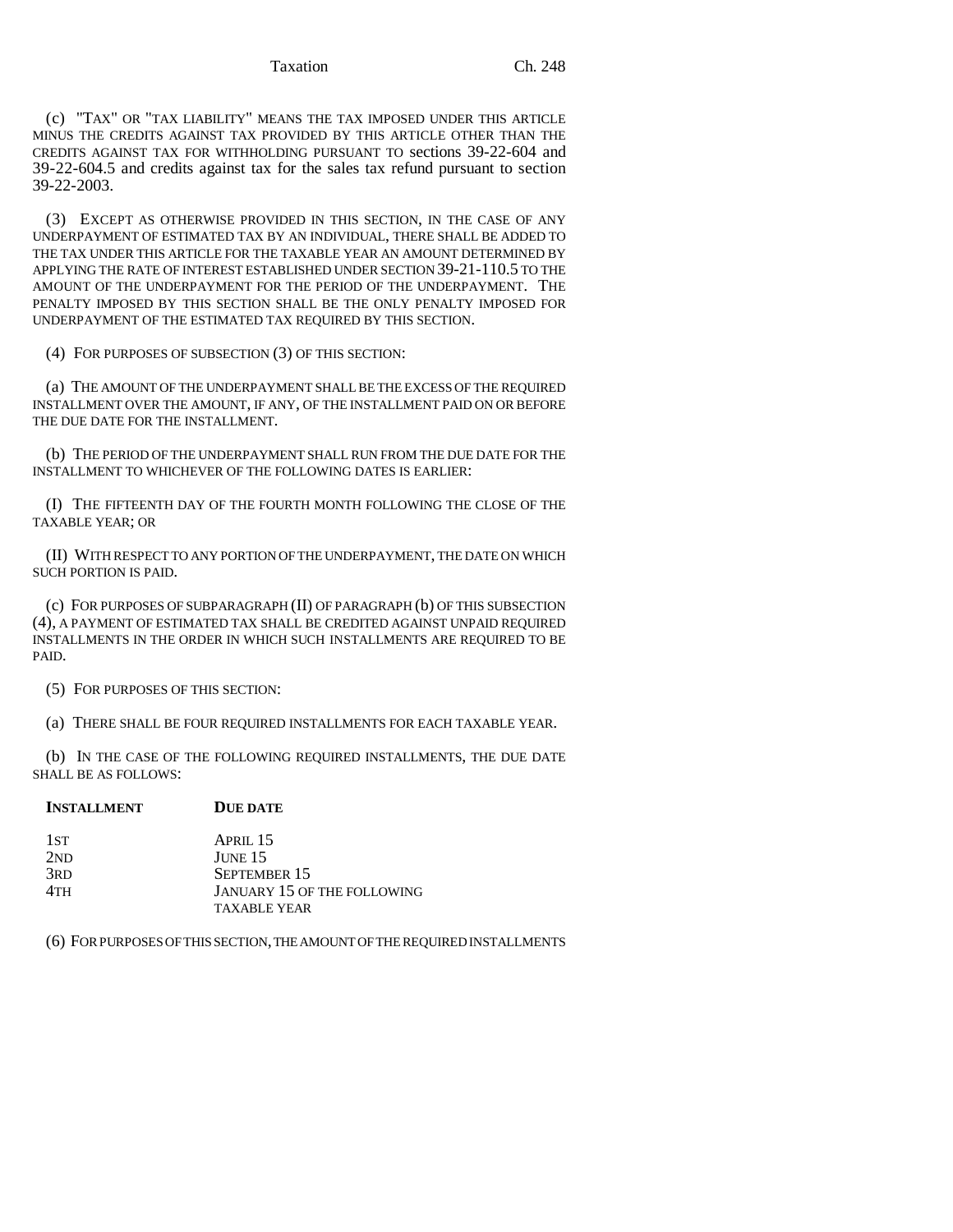SHALL BE AS FOLLOWS:

(a) THE AMOUNT OF ANY REQUIRED INSTALLMENT SHALL BE TWENTY-FIVE PERCENT OF THE REQUIRED ANNUAL PAYMENT.

(b) FOR PURPOSES OF PARAGRAPH (a) OF THIS SUBSECTION (6), THE TERM "REQUIRED ANNUAL PAYMENT" MEANS THE LESSER OF:

(I) SEVENTY PERCENT OF THE TAXPAYER'S ACTUAL COLORADO TAX LIABILITY SHOWN ON THE RETURN FOR THE TAXABLE YEAR OR, IF NO RETURN IS FILED, SEVENTY PERCENT OF THE TAX FOR SUCH YEAR; OR

(II) (A) ONE HUNDRED PERCENT OF THE TAXPAYER'S ACTUAL COLORADO TAX LIABILITY SHOWN ON THE RETURN OF THE INDIVIDUAL FOR THE PRECEDING TAXABLE YEAR.

(B) SUB-SUBPARAGRAPH (A) OF THIS SUBPARAGRAPH (II) SHALL NOT APPLY IF THE PRECEDING TAXABLE YEAR WAS NOT A TAXABLE YEAR OF TWELVE MONTHS OR IF THE INDIVIDUAL DID NOT FILE A COLORADO RETURN FOR SUCH PRECEDING TAXABLE YEAR.

(c) LIMITATION ON USE OF PRECEDING YEAR'S TAX:

(I) IF THE TAXPAYER'S FEDERAL ADJUSTED GROSS INCOME SHOWN ON THE RETURN OF THE INDIVIDUAL FOR THE PRECEDING TAXABLE YEAR BEGINNING IN ANY CALENDAR YEAR EXCEEDS ONE HUNDRED FIFTY THOUSAND DOLLARS, SUB-SUBPARAGRAPH (A) OF SUBPARAGRAPH (II) OF PARAGRAPH (b) OF THIS SUBSECTION (6) SHALL BE APPLIED BY SUBSTITUTING ONE HUNDRED TEN PERCENT FOR ONE HUNDRED PERCENT.

(II) IN THE CASE OF A MARRIED INDIVIDUAL WHO FILES A SEPARATE RETURN FOR THE TAXABLE YEAR FOR WHICH THE AMOUNT OF THE INSTALLMENT IS BEING DETERMINED, SUBPARAGRAPH (I) OF THIS PARAGRAPH (c) SHALL BE APPLIED BY SUBSTITUTING SEVENTY-FIVE THOUSAND DOLLARS FOR ONE HUNDRED FIFTY THOUSAND DOLLARS.

(III) FOR PURPOSES OF RETURNS FOR THE 2001 TAX YEAR, THE LIMITATION DESCRIBED IN THIS PARAGRAPH (c) SHALL NOT APPLY.

(d) WHEN THE TAXPAYER HAS ELECTED ANNUALIZED INSTALLMENTS FOR THE PAYMENT OF FEDERAL INCOME TAX, THE AMOUNT OF THE REQUIRED INSTALLMENT PURSUANT TO THIS SECTION AND THE CALCULATION OF ANY ADDITION TO TAX SHALL BE DETERMINED UNDER RULES PROMULGATED BY THE DEPARTMENT OF REVENUE.

(7) (a) NO ADDITION TO TAX SHALL BE IMPOSED UNDER SUBSECTION (3) OF THIS SECTION FOR ANY TAXABLE YEAR IF THE TAX SHOWN ON THE RETURN FOR SUCH TAXABLE YEAR OR, IF NO RETURN IS FILED, THE TAX, REDUCED BY THE CREDITS ALLOWABLE UNDER SECTIONS 39-22-604, 39-22-604.5 AND 39-22-2003, IS LESS THAN ONE THOUSAND DOLLARS.

(b) NO ADDITION TO TAX SHALL BE IMPOSED UNDER SUBSECTION (3) OF THIS SECTION FOR ANY TAXABLE YEAR IF: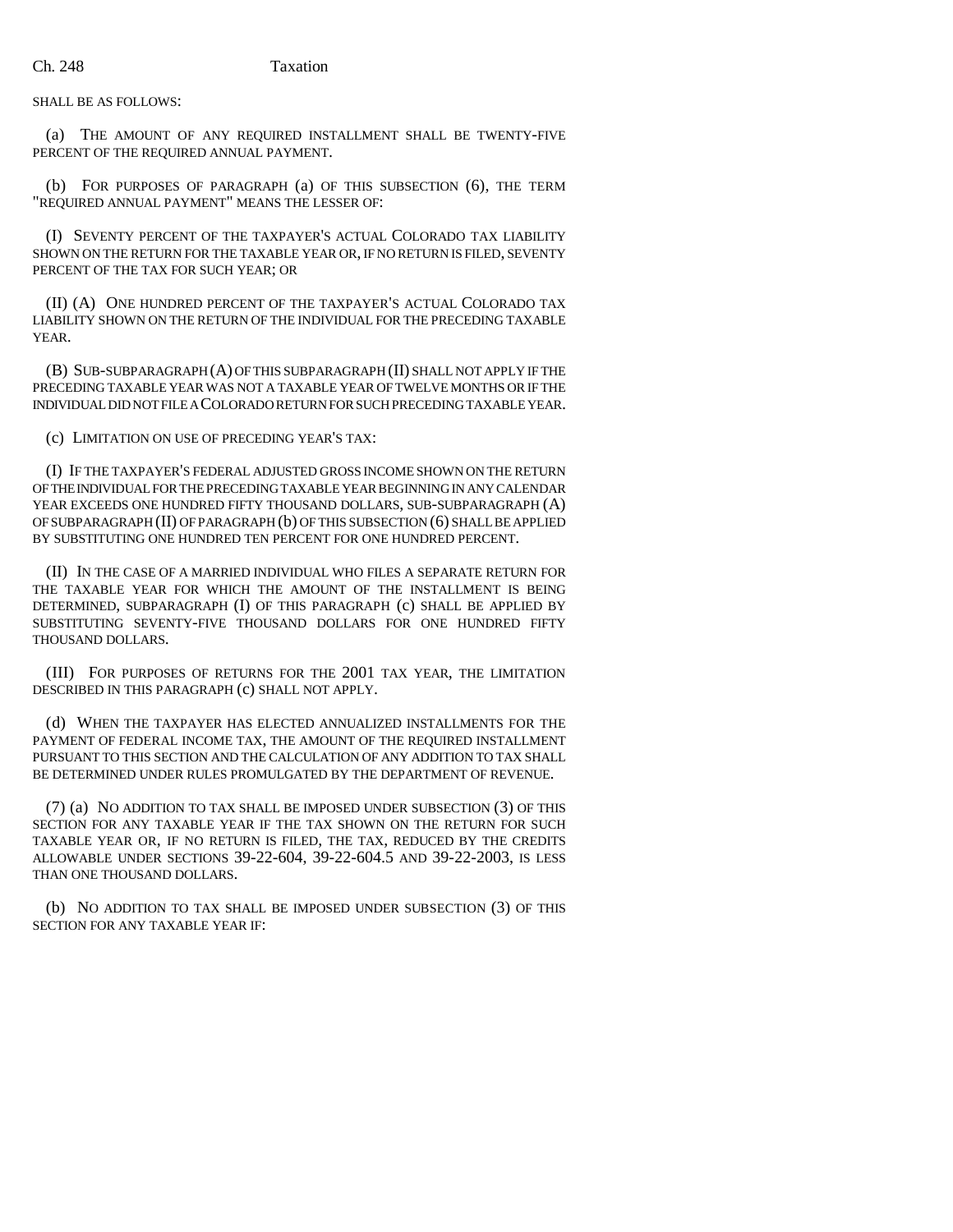(I) THE PRECEDING TAXABLE YEAR WAS A TAXABLE YEAR OF TWELVE MONTHS;

(II) THE INDIVIDUAL DID NOT HAVE ANY LIABILITY FOR TAX FOR THE PRECEDING TAXABLE YEAR; AND

(III) THE INDIVIDUAL WAS A RESIDENT OF COLORADO THROUGHOUT THE PRECEDING TAXABLE YEAR.

(c) NO ADDITION TO TAX SHALL BE IMPOSED UNDER SUBSECTION (3) OF THIS SECTION WITH RESPECT TO ANY UNDERPAYMENT TO THE EXTENT THE EXECUTIVE DIRECTOR DETERMINES THAT THE UNDERPAYMENT WAS DUE TO GOOD CAUSE SHOWN BY THE TAXPAYER.

(d) NO ADDITION TO TAX SHALL BE IMPOSED UNDER SUBSECTION (3) OF THIS SECTION WITH RESPECT TO ANY UNDERPAYMENT IF THE EXECUTIVE DIRECTOR DETERMINES THAT:

(I) THE TAXPAYER EITHER RETIRED AFTER HAVING ATTAINED AGE SIXTY-TWO OR BECAME DISABLED IN THE TAXABLE YEAR FOR WHICH ESTIMATED PAYMENTS WERE REQUIRED TO BE MADE OR IN THE TAXABLE YEAR PRECEDING SUCH TAXABLE YEAR; AND

(II) SUCH UNDERPAYMENT WAS DUE TO REASONABLE CAUSE AND NOT TO WILLFUL NEGLECT.

(8) (a) FOR PURPOSES OF APPLYING THIS SECTION, THE AMOUNT OF THE CREDITS ALLOWED UNDER SECTIONS 39-22-604, 39-22-604.5, AND 39-22-2003 FOR THE TAXABLE YEAR SHALL BE DEEMED A PAYMENT OF ESTIMATED TAX AND AN EQUAL PART OF SUCH AMOUNT SHALL BE DEEMED PAID ON EACH DUE DATE FOR SUCH TAXABLE YEAR, UNLESS THE TAXPAYER ESTABLISHES THE DATES ON WHICH ALL AMOUNTS WERE ACTUALLY WITHHELD, IN WHICH CASE THE AMOUNTS SO WITHHELD SHALL BE DEEMED PAYMENTS OF ESTIMATED TAX ON THE DATES ON WHICH SUCH AMOUNTS WERE ACTUALLY WITHHELD.

(b) THE TAXPAYER MAY APPLY PARAGRAPH (a) OF THIS SUBSECTION (8) SEPARATELY WITH RESPECT TO THE FOLLOWING:

(I) WAGE WITHHOLDING; AND

(II) ALL OTHER AMOUNTS WITHHELD FOR WHICH CREDITS ARE ALLOWED UNDER SECTIONS 39-22-604, 39-22-604.5, AND 39-22-2003.

(9) IF, ON OR BEFORE JANUARY 31 OF THE FOLLOWING TAXABLE YEAR, THE TAXPAYER FILES A RETURN FOR THE TAXABLE YEAR AND PAYS IN FULL THE AMOUNT COMPUTED ON THE RETURN AS PAYABLE, THEN NO ADDITION TO TAX SHALL BE IMPOSED UNDER SUBSECTION (3) OF THIS SECTION WITH RESPECT TO ANY UNDERPAYMENT OF THE FOURTH REQUIRED INSTALLMENT FOR THE TAXABLE YEAR.

(10) FOR PURPOSES OF THIS SECTION, IF AN INDIVIDUAL IS A FARMER OR FISHERMAN FOR ANY TAXABLE YEAR: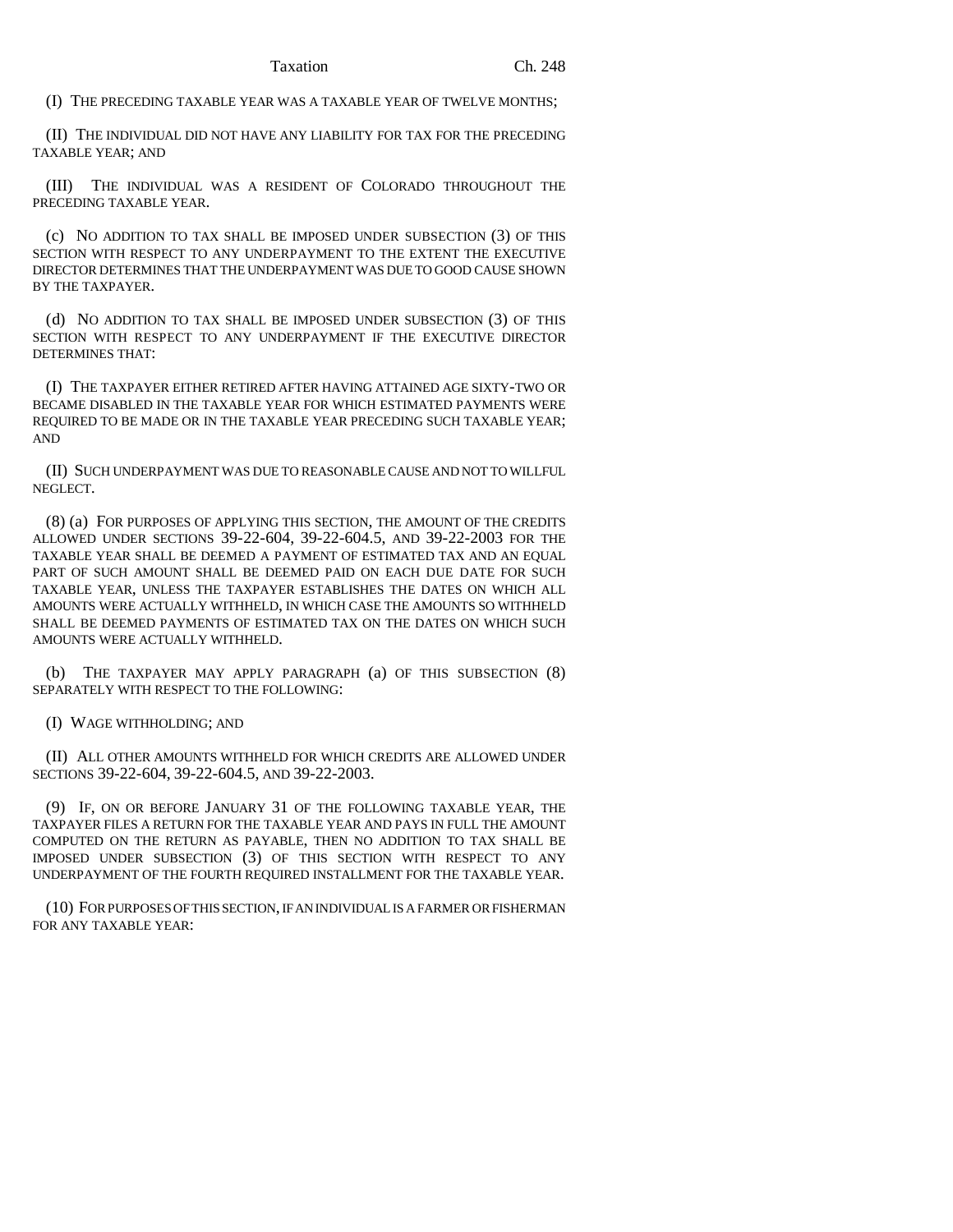#### Ch. 248 Taxation

(a) THERE SHALL BE ONLY ONE REQUIRED INSTALLMENT FOR THE TAXABLE YEAR;

(b) THE DUE DATE FOR THE INSTALLMENT SHALL BE JANUARY 15 OF THE FOLLOWING TAXABLE YEAR;

(c) THE AMOUNT OF THE INSTALLMENT SHALL BE EQUAL TO THE REQUIRED ANNUAL PAYMENT DETERMINED UNDER PARAGRAPH (b) OF SUBSECTION (6) OF THIS SECTION BY SUBSTITUTING FIFTY PERCENT FOR SEVENTY PERCENT AND WITHOUT REGARD TO PARAGRAPH (c) OF SAID SUBSECTION (6); AND

(d) SUBSECTION (9) OF THIS SECTION SHALL BE APPLIED BY:

(I) SUBSTITUTING MARCH 1 FOR JANUARY 31; AND

(II) TREATING THE REQUIRED INSTALLMENT DESCRIBED IN PARAGRAPH (a) OF THIS SUBSECTION (10) AS THE FOURTH REQUIRED INSTALLMENT.

(11) (a) IN APPLYING THIS SECTION TO A TAXABLE YEAR BEGINNING ON ANY DATE OTHER THAN JANUARY 1, THERE SHALL BE SUBSTITUTED, FOR THE MONTHS SPECIFIED IN THIS SECTION, THE MONTHS THAT CORRESPOND THERETO.

(b) THIS SECTION SHALL BE APPLIED TO TAXABLE YEARS OF LESS THAN TWELVE MONTHS IN ACCORDANCE WITH RULES PRESCRIBED BY THE DEPARTMENT OF REVENUE.

(12) TWO TAXPAYERS WHO FILE A JOINT FEDERAL DECLARATION OF ESTIMATED TAX SHALL FILE A JOINT COLORADO DECLARATION OF ESTIMATED TAX. IN SUCH CASE, IF SUCH TAXPAYERS DO NOT FILE A JOINT COLORADO RETURN FOR THE TAXABLE YEAR, THE ESTIMATED TAX MAY BE TREATED AS THE ESTIMATED TAX OF EITHER TAXPAYER OR MAY BE DIVIDED BETWEEN THEM.

(13) ALL OF THE PROVISIONS OF THIS SECTION SHALL ALSO APPLY TO NONRESIDENT OR PART-YEAR RESIDENT TAXPAYERS.

(14) ALL OF THE PROVISIONS OF THIS ARTICLE AND ARTICLE 21 OF THIS TITLE RELATING TO THE POWERS OF THE EXECUTIVE DIRECTOR FOR THE ADMINISTRATION, ASSESSMENT, AND ENFORCEMENT OF TAXES REQUIRED TO BE PAID UNDER THIS ARTICLE SHALL APPLY TO THE PROVISIONS OF THIS SECTION.

(15) THE DEPARTMENT OF REVENUE SHALL PRESCRIBE SUCH RULES AS MAY BE NECESSARY TO CARRY OUT THE PURPOSES OF THIS SECTION. SUCH RULES SHALL BE PROMULGATED IN ACCORDANCE WITH ARTICLE 4 OF TITLE 24, C.R.S.

**SECTION 2.** 39-22-606, Colorado Revised Statutes, is REPEALED AND REENACTED, WITH AMENDMENTS, to read:

**39-22-606. Failure by corporation to pay estimated income tax.** (1) EVERY CORPORATION SUBJECT TO TAXATION UNDER THE PROVISIONS OF THIS ARTICLE AND ARTICLE 29 OF THIS TITLE SHALL MAKE AND FILE ESTIMATED PAYMENTS IN THE AMOUNTS AS SPECIFIED IN THIS SECTION.

(2) AS USED IN THIS SECTION, UNLESS THE CONTEXT OTHERWISE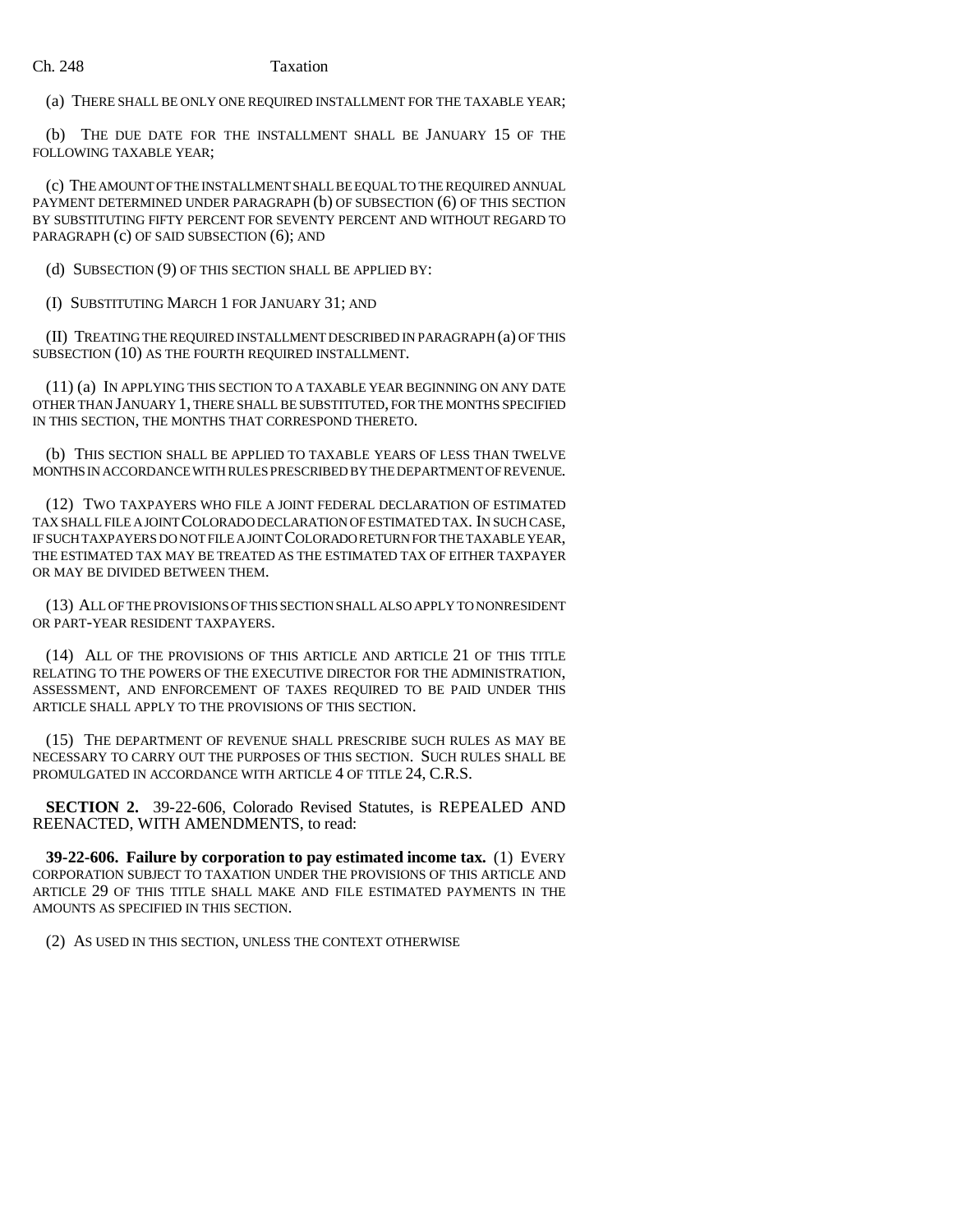REQUIRES:

(a) "RETURN" MEANS A COLORADO RETURN REQUIRED TO BE MADE OR FILED UNDER SECTION 39-22-601 OR 39-29-112.

(b) "TAX" OR "TAX LIABILITY" MEANS:

(I) (A) THE TAX IMPOSED UNDER THIS ARTICLE; MINUS

(B) THE CREDITS AGAINST TAX PROVIDED BY THIS ARTICLE. FOR PURPOSES OF THIS SECTION, CREDITS INCLUDE ALL CREDITS WITHOUT REGARD TO WHETHER THEY ARE PREPAYMENT CREDITS OR REFUNDS OF EXCESS STATE REVENUE; AND

(II) (A) THE TAX IMPOSED UNDER ARTICLE 29 OF THIS TITLE; MINUS

(B) THE CREDITS AGAINST TAX PROVIDED BY ARTICLE 29 OF THIS TITLE OTHER THAN THE CREDIT AGAINST TAX FOR WITHHOLDING PROVIDED PURSUANT TO SECTION 39-29-111. FOR PURPOSES OF THIS SECTION, CREDITS INCLUDE ALL CREDITS WITHOUT REGARD TO WHETHER THEY ARE PREPAYMENT CREDITS.

(3) (a) EXCEPT AS OTHERWISE PROVIDED IN THIS SECTION, IN THE CASE OF ANY UNDERPAYMENT OF ESTIMATED TAX BY A CORPORATION, THERE SHALL BE ADDED TO THE TAX UNDER THIS ARTICLE AND ARTICLE 29 OF THIS TITLE FOR THE TAXABLE YEAR AN AMOUNT DETERMINED BY APPLYING THE RATE OF INTEREST ESTABLISHED UNDER SECTION 39-21-110.5 TO THE AMOUNT OF THE UNDERPAYMENT FOR THE PERIOD OF THE UNDERPAYMENT.

(b) FOR PURPOSES OF THIS SUBSECTION (3), THE AMOUNT OF THE UNDERPAYMENT SHALL BE THE EXCESS OF THE REQUIRED INSTALLMENT OVER THE AMOUNT, IF ANY, OF THE INSTALLMENT PAID ON OR BEFORE THE DUE DATE FOR THE INSTALLMENT.

(c) THE PERIOD OF THE UNDERPAYMENT SHALL RUN FROM THE DUE DATE FOR THE INSTALLMENT TO WHICHEVER OF THE FOLLOWING DATES IS EARLIER:

(I) THE FIFTEENTH DAY OF THE FOURTH MONTH FOLLOWING THE CLOSE OF THE TAXABLE YEAR; OR

(II) WITH RESPECT TO ANY PORTION OF THE UNDERPAYMENT, THE DATE ON WHICH SUCH PORTION IS PAID.

(d) FOR PURPOSES OF SUBPARAGRAPH (II) OF PARAGRAPH (c) OF THIS SUBSECTION (3), A PAYMENT OF ESTIMATED TAX SHALL BE CREDITED AGAINST UNPAID REQUIRED INSTALLMENTS IN THE ORDER IN WHICH SUCH INSTALLMENTS ARE REQUIRED TO BE PAID.

(4) FOR PURPOSES OF THIS SECTION, THERE SHALL BE FOUR REQUIRED INSTALLMENTS FOR EACH TAXABLE YEAR. THE DUE DATES FOR SUCH INSTALLMENTS SHALL BE AS FOLLOWS: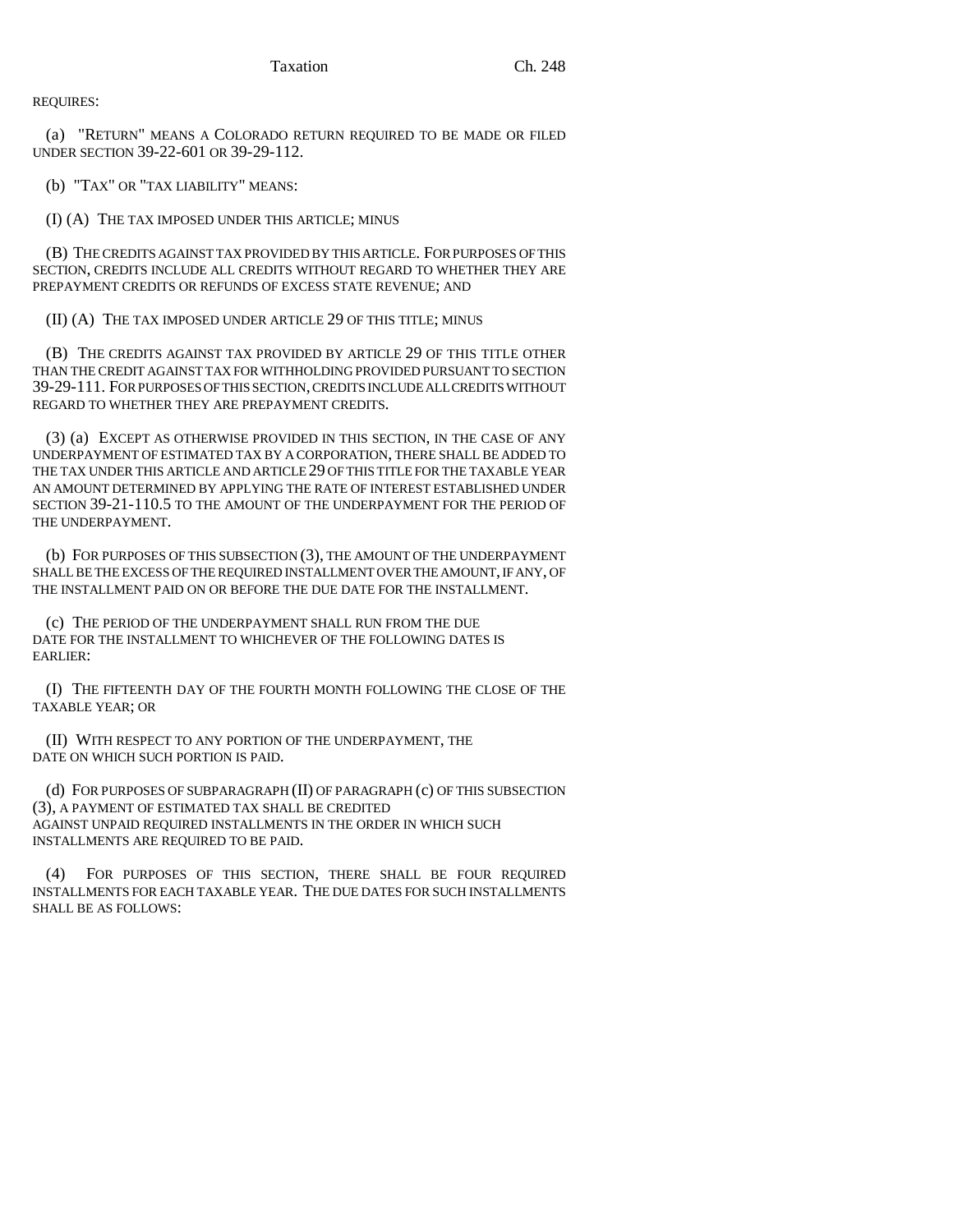#### **INSTALLMENT DUE DATE**

| 1st             | APRII.15           |
|-----------------|--------------------|
| 2ND             | JUNE <sub>15</sub> |
| 3 <sub>RD</sub> | SEPTEMBER 15       |
| 4TH             | DECEMBER 15        |

(5) (a) FOR PURPOSES OF THIS SECTION, THE AMOUNT OF THE REQUIRED INSTALLMENTS FOR THE TAX IMPOSED UNDER THIS ARTICLE AND FOR THE TAX IMPOSED UNDER ARTICLE 29 OF THIS TITLE SHALL BE TWENTY-FIVE PERCENT OF THE REQUIRED ANNUAL PAYMENT FOR EACH SUCH TAX.

(b) FOR PURPOSES OF PARAGRAPH (a) OF THIS SUBSECTION (5), "REQUIRED ANNUAL PAYMENT" MEANS THE LESSER OF:

(I) SEVENTY PERCENT OF THE TAXPAYER'S ACTUAL COLORADO TAX LIABILITY SHOWN ON THE RETURN FOR THE TAXABLE YEAR OR, IF NO RETURN IS FILED, SEVENTY PERCENT OF THE TAX FOR SUCH YEAR; OR

(II) (A) ONE HUNDRED PERCENT OF THE TAXPAYER'S ACTUAL COLORADO TAX LIABILITY SHOWN ON THE RETURN OF THE CORPORATION FOR THE PRECEDING TAXABLE YEAR.

(B) SUB-SUBPARAGRAPH (A) OF THIS SUBPARAGRAPH (II) SHALL NOT APPLY IF THE PRECEDING TAXABLE YEAR WAS NOT A TAXABLE YEAR OF TWELVE MONTHS OR IF THE TAXPAYER DID NOT FILE A COLORADO RETURN FOR SUCH PRECEDING TAXABLE YEAR.

(c) (I) IF THE TAXPAYER IS A LARGE CORPORATION AS DEFINED IN SECTION 6655 OF THE INTERNAL REVENUE CODE, SUB-SUBPARAGRAPH (A) OF SUBPARAGRAPH (II) OF PARAGRAPH (b) OF THIS SUBSECTION (5) SHALL NOT APPLY; EXCEPT THAT THE FIRST REQUIRED INSTALLMENT FOR ANY TAXABLE YEAR MAY BE BASED ON TWENTY-FIVE PERCENT OF THE TAXPAYER'S ACTUAL COLORADO TAX LIABILITY SHOWN ON THE RETURN OF THE CORPORATION FOR THE PRECEDING YEAR. ANY REDUCTION IN THE FIRST INSTALLMENT PURSUANT TO THIS SUBPARAGRAPH (I) SHALL BE RECAPTURED BY INCREASING THE AMOUNT OF THE NEXT REQUIRED INSTALLMENT.

(II) FOR PURPOSES OF RETURNS AND ESTIMATED PAYMENTS FOR THE 2001 TAX YEAR, THE LIMITATION ON THE USE OF THE PRECEDING YEAR'S TAX LIABILITY PURSUANT TO SUBPARAGRAPH (I) OF THIS PARAGRAPH (c) SHALL NOT APPLY.

(d) WHEN THE TAXPAYER HAS ELECTED ANNUALIZED INSTALLMENTS OR ADJUSTED SEASONAL INSTALLMENTS FOR THE PAYMENT OF FEDERAL INCOME TAX, THE AMOUNT OF THE REQUIRED INSTALLMENT PURSUANT TO THIS SECTION AND THE CALCULATION OF ANY ADDITION TO TAX SHALL BE DETERMINED UNDER RULES PROMULGATED BY THE DEPARTMENT OF REVENUE.

(6) (a) (I) NO ADDITION TO TAX SHALL BE IMPOSED UNDER SUBSECTION (3) OF THIS SECTION FOR ANY TAXABLE YEAR IF THE TAX IMPOSED UNDER PART 3 OF THIS ARTICLE SHOWN ON THE RETURN FOR SUCH TAXABLE YEAR OR, IF NO RETURN IS FILED, THE TAX, IS LESS THAN FIVE THOUSAND DOLLARS.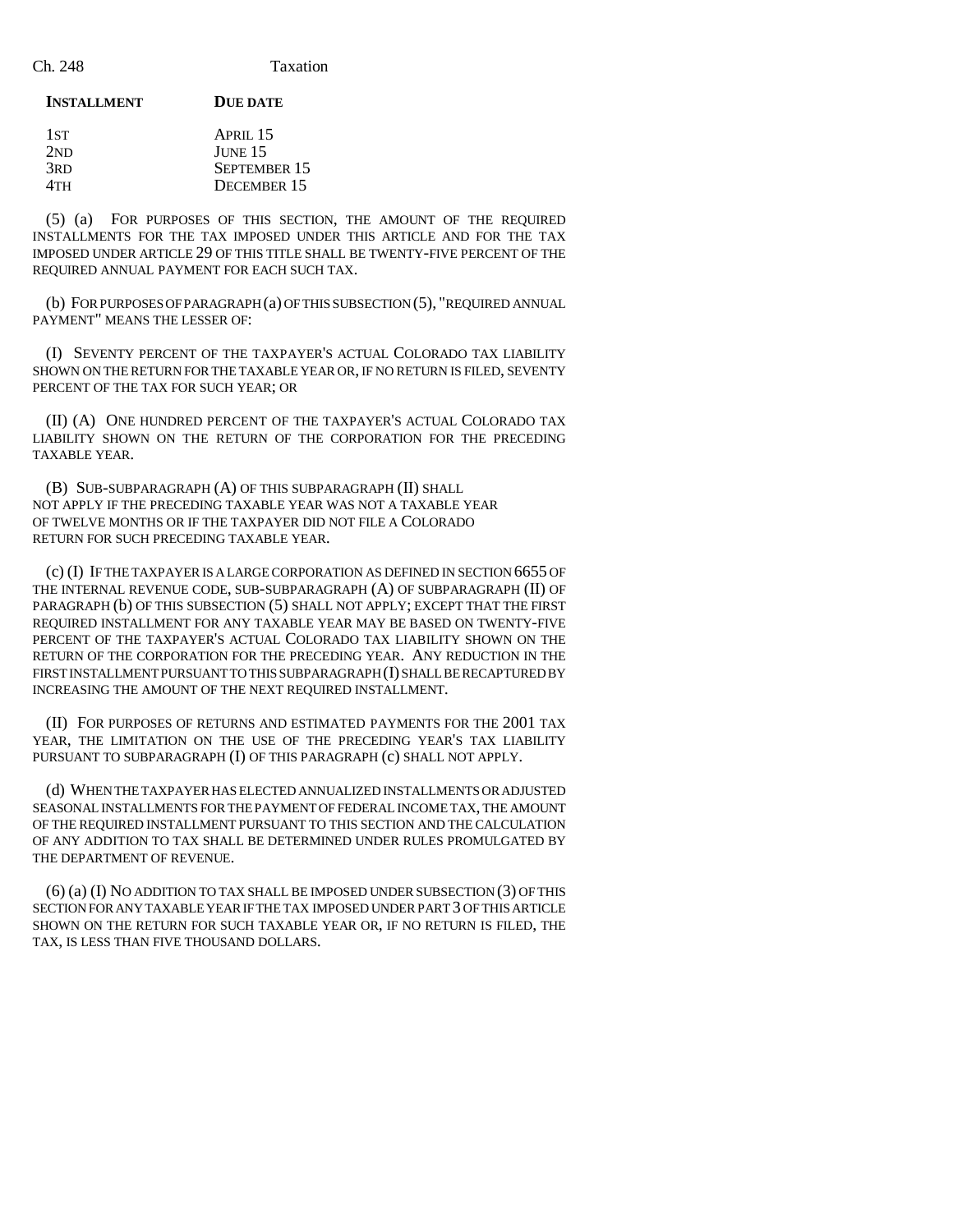#### Taxation Ch. 248

(II) NO ADDITION TO TAX SHALL BE IMPOSED UNDER SUBSECTION (3) OF THIS SECTION FOR ANY TAXABLE YEAR IF THE TAX IMPOSED UNDER ARTICLE 29 OF THIS TITLE SHOWN ON THE RETURN FOR SUCH TAXABLE YEAR, OR IF NO RETURN IS FILED, THE TAX, REDUCED BY THE CREDIT ALLOWABLE UNDER SECTION 39-29-111, IS LESS THAN FIVE THOUSAND DOLLARS.

(b) NO ADDITION TO TAX SHALL BE IMPOSED UNDER SUBSECTION (3) OF THIS SECTION WITH RESPECT TO ANY UNDERPAYMENT TO THE EXTENT THE EXECUTIVE DIRECTOR DETERMINES THAT THE UNDERPAYMENT WAS DUE TO GOOD CAUSE SHOWN BY THE TAXPAYER.

(7) (a) EXCEPT AS OTHERWISE PROVIDED IN PARAGRAPH (b) OF THIS SUBSECTION (7), FOR PURPOSES OF APPLYING THIS SECTION, THE AMOUNT OF THE CREDIT ALLOWED PURSUANT TO SECTION 39-29-111 FOR THE TAXABLE YEAR SHALL BE DEEMED A PAYMENT OF ESTIMATED TAX AND AN EQUAL PART OF SUCH AMOUNT SHALL BE DEEMED PAID ON EACH DUE DATE FOR SUCH TAXABLE YEAR.

(b) IF THE TAXPAYER ESTABLISHES THE DATES ON WHICH ALL AMOUNTS WERE ACTUALLY WITHHELD, THE AMOUNTS SO WITHHELD SHALL BE DEEMED PAYMENTS OF ESTIMATED TAX ON THE DATES ON WHICH SUCH AMOUNTS WERE ACTUALLY WITHHELD.

(8) (a) IN APPLYING THIS SECTION TO A TAXABLE YEAR BEGINNING ON ANY DATE OTHER THAN JANUARY 1, THE CORRESPONDING MONTHS SHALL BE SUBSTITUTED FOR THE MONTHS SPECIFIED IN THIS SECTION.

(b) THIS SECTION SHALL BE APPLIED TO TAXABLE YEARS OF LESS THAN TWELVE MONTHS IN ACCORDANCE WITH RULES PRESCRIBED BY THE DEPARTMENT OF REVENUE.

(9) ALL OF THE PROVISIONS OF THIS ARTICLE, ARTICLE 29 OF THIS TITLE, AND ARTICLE 21 OF THIS TITLE RELATING TO THE POWERS OF THE EXECUTIVE DIRECTOR FOR THE ADMINISTRATION, ASSESSMENT, AND ENFORCEMENT OF TAXES REQUIRED TO BE PAID PURSUANT TO SAID ARTICLES SHALL APPLY TO THE PROVISIONS OF THIS SECTION.

(10) THE DEPARTMENT OF REVENUE SHALL PRESCRIBE SUCH RULES AS MAY BE NECESSARY TO CARRY OUT THE PROVISIONS OF THIS SECTION. SUCH RULES SHALL BE PROMULGATED IN ACCORDANCE WITH ARTICLE 4 OF TITLE 24, C.R.S.